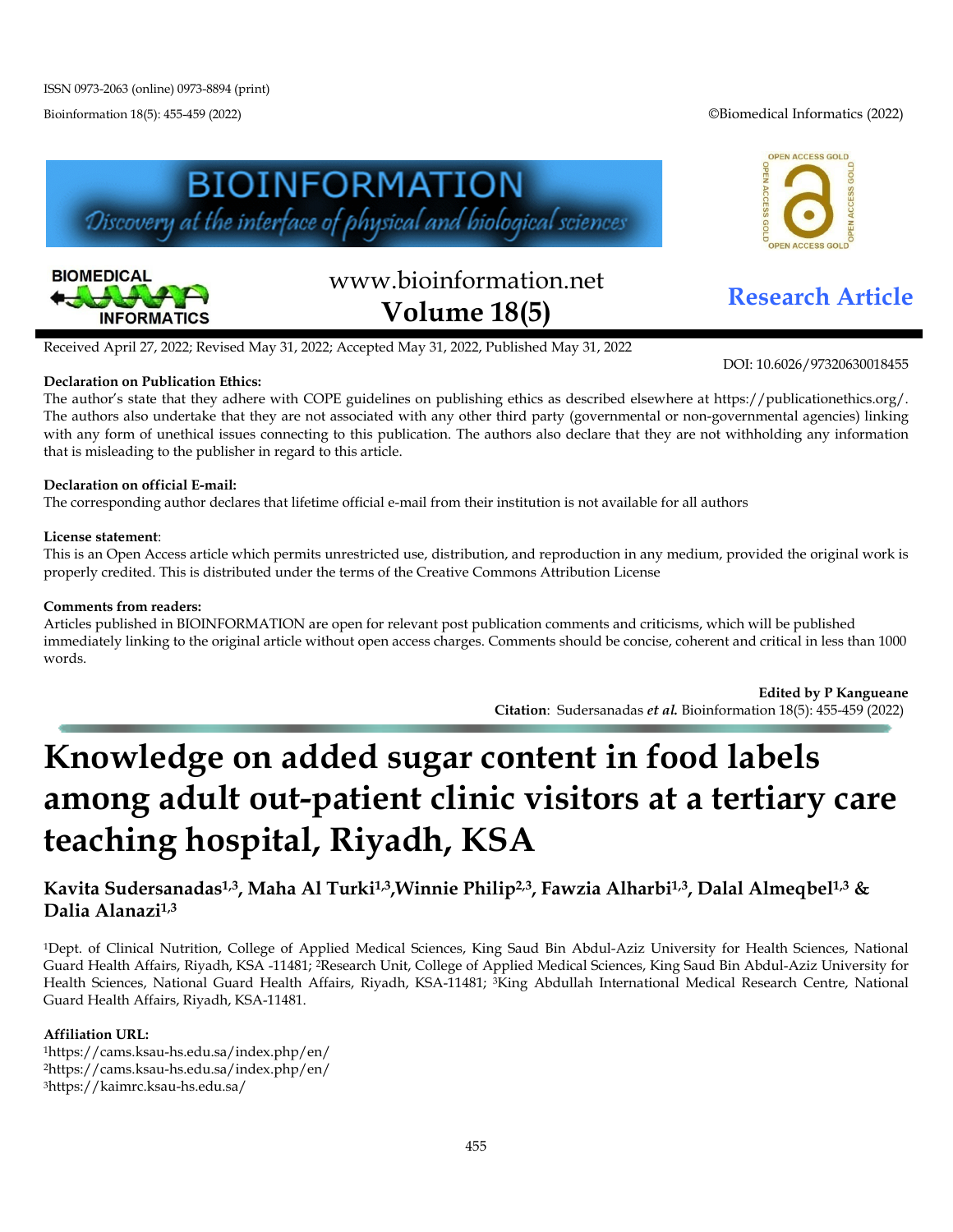#### **Author contacts:**

Kavita Sudersanadas - E-mail: sudersanadask@ksau-hs.edu.sa Maha Al Turki – E-mail: Turkim@ksau-hs.edu.sa Winnie Philip - E-mail: philipw@ksau-hs.edu.sa Fawzia Alharbi - E-mail: alharbi275@ksau-hs.edu.sa Dalal Almeqbel - E-mail: almeqbel095@ksau-hs.edu.sa Dalia Alanazi - E-mail: Alanazy229@ksau-hs.edu.sa

#### **Abstract:**

Consumption of added sugars is reported as an etiological factor for high prevalence of diet-related diseases. Food labels of food products indicate the presence of added sugars. Knowing the different terms used to describe added sugars helps people to avoid food products rich in added sugars. Therefore, it is of interest to assess consumer knowledge about the added sugar terms on food labels. A study was conducted among 215 visitors of a tertiary care hospital outpatient clinic during July-September 2020.The data for this prospective crosssectional study was collected by using online Google form. Adult visitors of both genders were selected using a non-probability convenient sampling technique. Demography and knowledge of the added sugars were collected. SPSS version 22 was used for data analysis. Mean (± SD), median, and Inter quartile Range (IQR), and Pearson Chi-square test were used. A "p" value of < 0.05 was considered statistically significant. The majority (96.7%) of the study participants was Saudi nationals with a median (IQR) age of 28 (23, 38). Most (68.37%) of the respondents were undergraduates. Physical inactivity (37.21%) and incidence of obesity (25.58%), and lifestyle diseases (15.40%) were reported. The chi-square test indicated a significant relationship between gender and knowledge of added sugars ( $χ$ 2 = 69.85; p<0.05). Females (69.41%) have more knowledge about added sugars than males. These findings support the notion that there is a lack of knowledge about added sugar terms on the nutrition labels, which might contribute to the prevalence of obesity and other noncommunicable chronic illnesses.

**Keywords:** Knowledge, added sugar content, food labels, adult out-patient clinic visitors

#### **Background:**

Food labels are the prime important and direct means of communicating nutrition information to the customers. The internationally accepted definition of a food label is any tag, brand, mark, pictorial or other descriptive matter, written, printed, embossed or impressed on, stencilled, marked, or attached to, a container of food or foodstuff. Nutrition labelling has emerged as a preferred method for promoting healthy eating. It is viewed as a reliable source of information and a method to manipulate consumer behaviour at the point of purchase [1]. Food Labels help to assist customers in better identifying and using labels [2]. The increased prevalence of diet-related non-communicable diseases is one of the main drivers for nutrition labelling. FDA made food and nutrition labelling mandatory [3] so as to make the consumer aware about the advantages or drawbacks of the food ingredients on their health. Nutrition labelling required labelling all necessary components such as ingredients, carbohydrates, fat, protein, calories, minerals and vitamins [3, 4]. Consuming a lot of sugars from drinks and food as well as lifestyle habits, may link to multiple health problems such as obesity, diabetes, dental cavities and heart disease [5]. Sugars are added to any recipe like a component added to recipe [6]. The added sugars make the diets energy dense [7] .The excess consumption of added sugars can be an etiological variable for the incidence of diet related noncommunicable diseases such as cardiovascular diseases, stroke, diabetes, hyper cholesteremia, cancer, and obesity and dental caries [8]. The term "added sugar" generally refers to sugars (or ingredients that functionally replace sugars) that are added during preparation or processing to foods and beverages. Most popular added sugars are sugar, sweetener and syrup. The added sugars are also found in cane juice and cane syrup, corn sweeteners and high-

fructose corn syrup (HFCS), fruit juice concentrate and nectars, honey, malt or maple syrup, molasses, soft drinks, canned juice, candy and desert [7]. The term added sugars do not include those sugars which found in food naturally*.* It was suggested that adults and children limit their free intake of sugar to less than 10% of the total daily intake of energy-equivalent to about 12 teaspoons [9]. As per dietary guidelines of Food and Drug Administration (FDA), food labels should include added sugars. In KSA, the responsibility of food labelling is vested on Saudi food and drug administration (SFDA). According to SFDA, all food products in Saudi Arabia must have food labelling to prevent or minimize the prevalence of diet related non-communicable diseases and to help people to make healthy dietary decisions [3]. Therefore, it is of interest the knowledge among adult out-patient clinic visitors of a tertiary care teaching hospital in Riyadh, KSA about the added sugar content on food labels.

#### **Materials and Methods:**

The present study was conducted at the outpatient clinic of a tertiary care teaching hospital, King Abdulaziz Specialist Children's Hospital (KASCH) located in Riyadh city of KSA. Initially the method of data collection was face to face interview method. However, due to COVID 19 pandemic situation, the study was conducted by using GOOGLE forms through online.

#### *Study design/setting/sample selection:*

This prospective cross sectional study was conducted among the patients who visited the hospital during the period from July to September 2020. The contact details of the patients were taken from electronic patient/medical records of the hospital. Non probability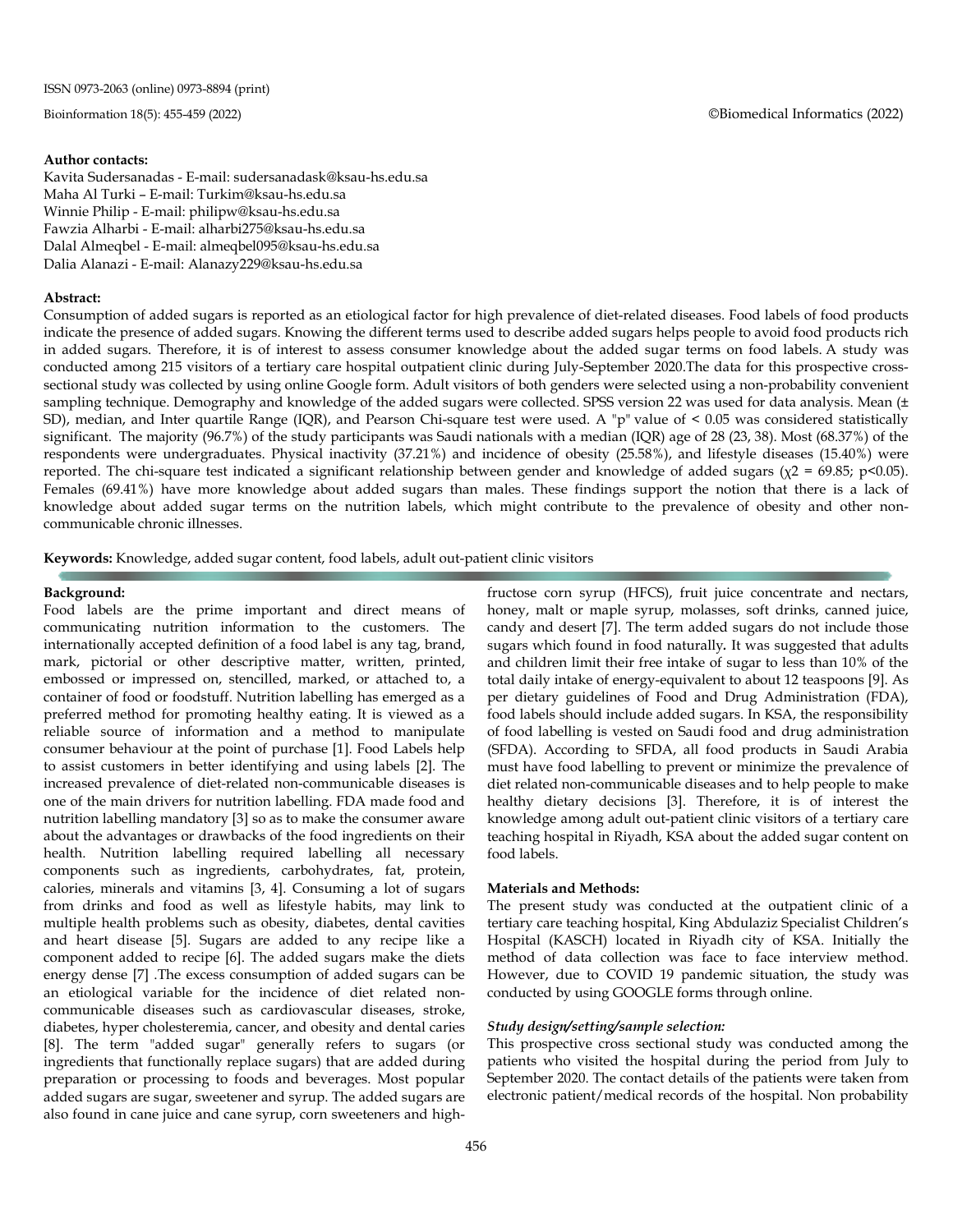convenience sampling technique was used to select the respondents **Table 1:** Demography of the respondents (n=215)

> **Nationality Saudi Non Saudi**

**Education status Prefer to not say High school** 

**Under graduate Degree Post graduate degree** 

**Employed in Private sector Employed in Government sector**

**Family income per month**

**Frequency of daily exercise**

**Employment status Unemployed**

**<=5000 5001-10000 10001-15000 15001-20000 >20000**

**Daily 4 days in a week 3 days in a week Inactive**

**Age** 

**Sex Male Female**

#### *Subjects:*

for the study.

Two hundred and fifteen adults of age 18-50 years from both genders, who are willing to provide informed consent, were participated in the study.

#### *Data Collection Tools:*

The data with respect to demography, health and nutritional status and knowledge of the respondents about added sugars were collected by using validated and reliable online google forms approved by the IRB of King Abdullah International Medical Research Centre. The forms consisted of both closed ended and open ended questions.

#### *Statistical analysis:*

The data was analyzed by using SPSS version 22.The data from the Google forms were coded and edited before the data analysis. Categorical variables were analyzed by using frequencies and percentages. Distribution of continuous variables were expressed by mean (± SD) and skewed data were analyzed by using median and Interquartile Range (IQR).Pearson Chi square test was used to find the influence of demographic variables on the awareness of added sugar terms. A p value of < 0.05 was considered statistically significant.

**Table 2:** Details of knowledge of the respondents about added sugars (n=215)

| Details of respondents <sup>*</sup> who answered correctly |           |            |
|------------------------------------------------------------|-----------|------------|
| Male                                                       | Female    | Total      |
|                                                            |           |            |
| 68(34.7)                                                   | 128(65.3) | 196(91.16) |
| 6(20.7)                                                    | 23(79.3)  | 29(13.49)  |
| 11(33.3)                                                   | 22(66.7)  | 33(15.51)  |
| 11(29.7)                                                   | 26(70.3)  | 37(17.39)  |
| 29.60                                                      | 70.40     | 34.38      |
|                                                            |           |            |
| 2(33.3)                                                    | 4(66.7)   | 6(2.79)    |
| 2(22.2)                                                    | 7(77.8)   | 9(4.18)    |
| 14(25)                                                     | 42(75)    | 56(26.32)  |
| 26.83                                                      | 73.00     | 11.10      |
|                                                            |           |            |
| 54(28.9)                                                   | 133(71.1) | 187(86.98) |
| 59(33.3)                                                   | 118(66.7) | 177(82.33) |
| 42(43.3)                                                   | 55(56.7)  | 97(45.11)  |
| 35.17                                                      | 64.83     | 71.47      |
| 30.53                                                      | 69.41     | 38.98      |
|                                                            |           |            |

*\*Numbers in parenthesis indicate percentage*

#### **Results:**

About 215 visitors of OP clinic of KASCH, who provided written signed informed consent partaken the study. The demographic characteristics of the respondents are provided in **Table 1**. From **Table 1**, it was observed that majority (96.7%) of the respondents are Saudi Nationalities with a median age of 28 years. Around 66% of the respondents were females. Many of the respondents have either under graduate (68.37%) or post graduate (10.2%) degrees. However, 60.9 % were unemployed and 32.6% of them had a family income ranging from 5001-10000SAR per month. The majority (37.21%) is physically inactive and led a sedentary lifestyle. **Figure 1** indicates the occurrence of lifestyle diseases among the respondents. It was perceived from the figure that most of the (54.42%) subjects were without any lifestyle diseases whereas 25.58% were obese, 7.96% had hyper cholesteremia and 7.44% were with Non-Insulin Dependent Diabetes Mellitus. The knowledge of the respondents based on nutrition science, about calorie and sugar intake and knowledge from nutrition labels were studied**.** The Knowledge of the respondents about added sugars based on the answers to knowledge-based questions about added sugars, by the respondents is given in **Table 2**. From the table, it was observed that majority (91.16%) of the subjects' defined added sugar correctly. However, the awareness about recommendations of added sugars from various organizations such as AHA and WHO

#### Bioinformation 18(5): 455-459 (2022) ©Biomedical Informatics (2022)

**Demography variable Details of respondents \***

**Median (IQR)** 28 (15)\*\*

208 (96.7) 7 (3.3)

72(33.5) 143(66.5)

10 (4.7) 36 (16.7) 147 (68.37) 22 (10.2)

131(60.9) 51(23.7) 33(15.3)

40(18.6) 70(32.6) 44(20.5) 31(14.4) 30(14.0)

50 (23.26) 44 (20.47) 41 (19.07) 80 (37.21)

*\*Numbers in parenthesis indicate percentage \*\*Indicate IQR*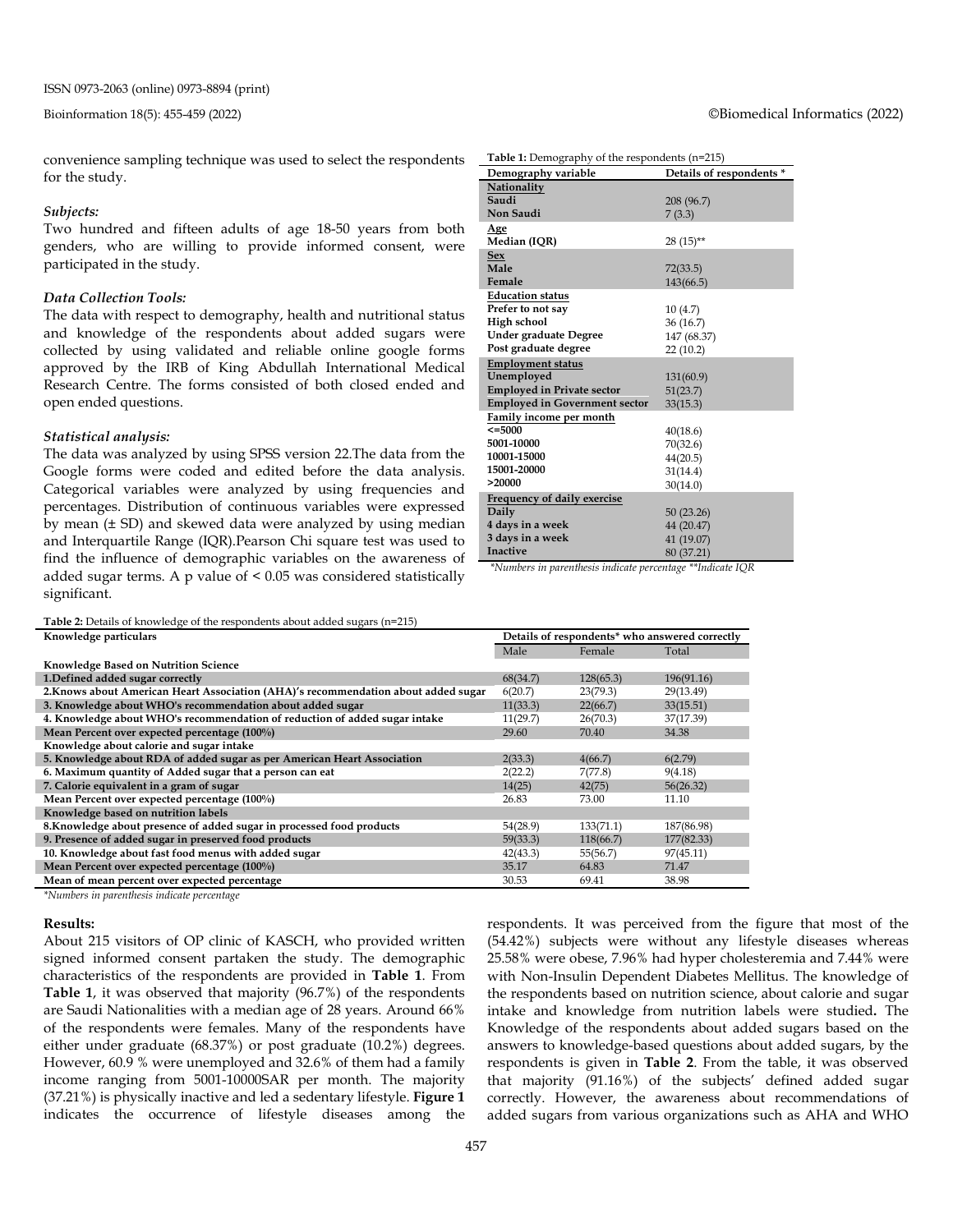was less among the respondents. In this regards, the correct response was noted among 15.51 % and 13.49 % respectively for recommendations of WHO and AHA. Among the respondents, 17.39% aware about whose recommendation to reduce the added sugar intake. The data related to knowledge of respondents were categorized into three such as knowledge based on nutrition science, knowledge about sugar and calorie intake and knowledge based on nutrition labels and the results are presented in **Table 2**. As depicted in **Table 2**, female respondents have more knowledge about added sugars based on nutrition science(70.70%),knowledge about calorie and sugar intake(73%) and knowledge based on nutrition labels (64.83%) than their male counterparts. The study also showed that around 71% of the respondents are reading the nutrition labels however, 98.9 per cent of the respondents lack knowledge about variables related to calorie and sugar intake and 75.62 per cent of them deficient in knowledge based on nutrition science. The chi square test indicated that there was a significant relation between gender and knowledge of added sugars ( $\chi$ 2 = 69.85; p<0.05).The females have more knowledge about added sugars than males.



**Figure 1:** Prevalence of lifestyle diseases among the respondents

#### **Discussion:**

Females formed the major proportion of the subjects of the study. Most of them were undergraduates. The family income of the majority of the subjects ranged from 5001-10000 SAR. It was found that most of the respondents were physically inactive (37.21 percent). High inactivity among the Saudi population was reported earlier also **[10]**. Earlier studies reported that, it is essential to be physically active to control the increased prevalence of NCD such as obesity, diabetes mellitus, cardio vascular diseases and cancer **[11, 12, and 13]**. In addition, 40.98 % of respondents were selfreported to be suffering from lifestyle diseases. World Health Organization and American Heart Association recommend reducing the intake of free sugars **[14, 15]**. However, the awareness about such recommendations was very low among the respondents of the study. Majority of the participants reported no awareness about the WHO (84.49%) and AHA (86.51%) guidelines. Females (70.4%) scored more than the males (29.6%).Such gender difference in the awareness about WHO guidelines about added sugars was also reported earlier **[1]**. The study also found that, 88.90% of the subjects had no knowledge about calorie and sugar intake. However, 71.47 % of the study participants can read and have certain information about added sugars given on the nutrition labels of the food products. The study, found that majority of the study participants (61.02 %) had no knowledge about added sugars as per the WHO and AHA guidelines, their calorie contribution as provided on the food labels. The study points out the need for nutrition education for different strata of the Saudi population. However, the current study was conducted on a convenient sample and hence, it is not a representative of the total population. Moreover, over representation of female (66.5%) and undergraduates (68.37%) are formed limitations for the study. Interestingly, even though the great majority of the participants were with higher levels of education, the proportion of participants with awareness about added sugars is very less. Hence, it can be assumed that the section of the people with lower levels of education had poor understanding about added sugars. Earlier studies reported that those from lower socioeconomic class have lower knowledge about nutrition **[16]**. Hence we recommend follow up study with a representative sample of the population. Moreover, a nation-wide educational program to help improving knowledge about added sugars and nutrition labels are to be initiated as an attempt to reduce the prevalence of chronic medical disease associated with added sugars.

#### **Conclusion**:

Knowledge about the presence of added sugar to help consumers avoid unhealthy produces. This helps in reducing the prevalence of some of the common chronic medical disease conditions. Data documents awareness about added sugars was lower even among those who are undergraduates. The awareness about WHO and AHA guidelines was also found low. Hence, to translate and propagate the guidelines may be beneficial for the consumers. We suggest that public education programs targeting all individuals to improve the public awareness about the way to read food labels, how to identify and reduce the intake of added sugars. Such programs help to enable to reduce the prevalence of chronic medical disease associated with high intake of added sugars.

#### **Conflict of Interest:**

The authors declare no conflict of interest.

#### **References:**

- **[1]** Mary Tierney *et al. Nutrients* 2017 **9***:*37. [PMID: 28067763]
- **[2]** https://www.fao.org/food-labelling/en/
- **[3]** [Lisa M](https://www.ncbi.nlm.nih.gov/pubmed/?term=Soederberg%20Miller%20LM%5BAuthor%5D&cauthor=true&cauthor_uid=26025086) *et al. [Appetite.](https://www.ncbi.nlm.nih.gov/pubmed/?term=Soederberg%20Miller%20LM%5BAuthor%5D&cauthor=true&cauthor_uid=26025086)* 2015 **92**: 207. [PMID: 26025086]
- **[4]** Scapin T *et al. Food Res Int*. 2021 **144**:110329. [PMID:34053533]
- **[5]** Coyle DH *et al. J Acad Nutr Diet.* 2022 **122**:345. [PMID: 34446399]
- **[6]** http://saudigazette.com.sa/article/88361
- **[7]** https://www.mayoclinic.org/
- **[8]** https://www.fda.gov/
- **[9]** Al Otaibi HH*. Journal of Economics and Business Management.* 2017 **5**:173. [https://doi.org/10.18178%2Fjoebm.2017.5.4.507]